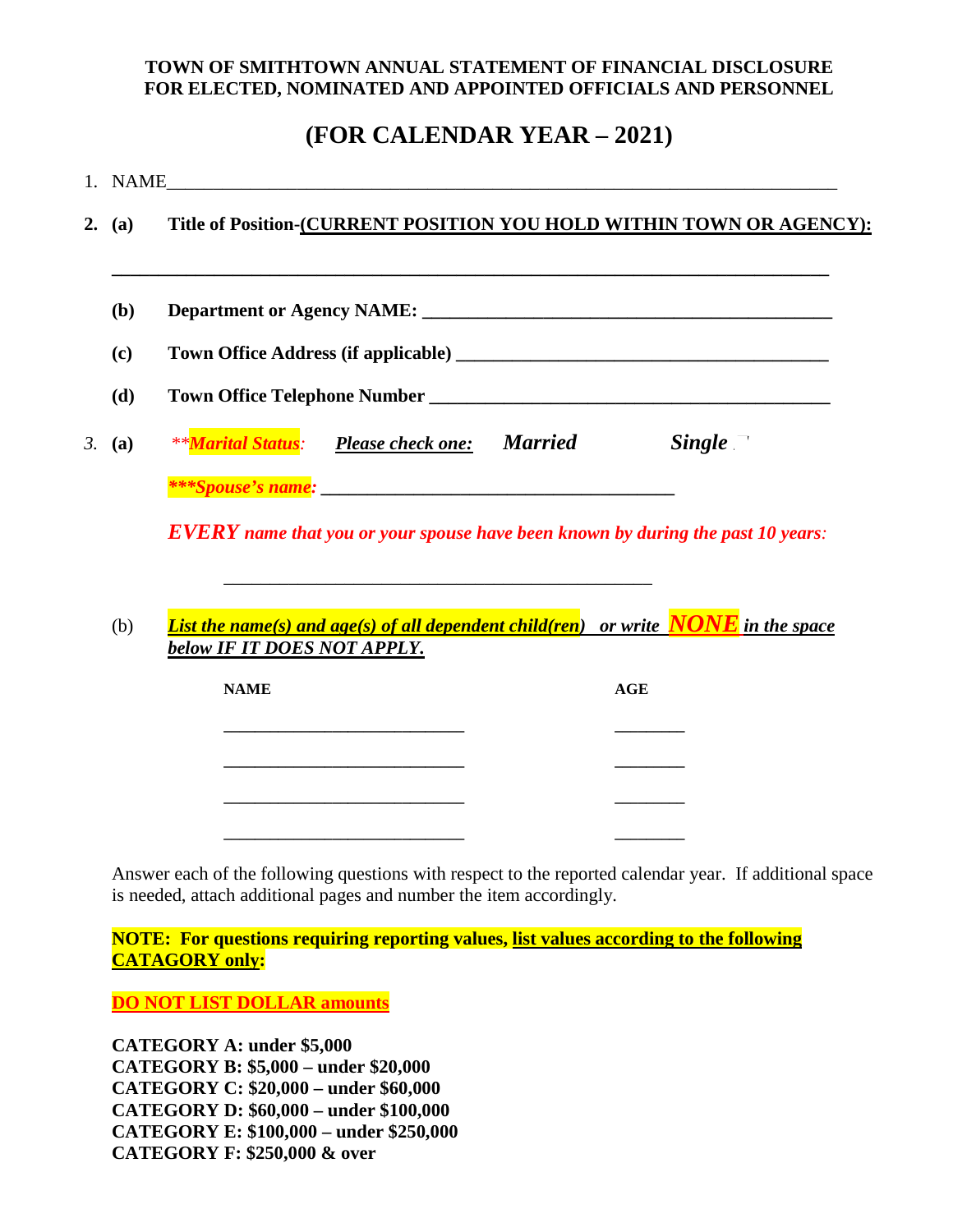# WRITE THE WORD NONE FOR EVERY QUESTION IF IT APPLIES

#### 4. **POSITION INTERESTS**

**(a) List any office, trusteeship, directorship, position of interest of any nature, whether compensated or uncompensated, held by the reporting individual, the reporting individual's spouse and/or unemancipated (dependent) child(ren) with any firm, corporation, association, partnership or other organization which does business with, or is licensed or regulated by any agency of the Town.** 

| <b>NAME OF FAMILY</b><br><b>MEMBER</b> | <b>POSITION</b> | <b>ORGANIZATION</b> | <b>TOWN AGENCY</b><br><b>INVOLVED</b> |
|----------------------------------------|-----------------|---------------------|---------------------------------------|
|                                        |                 |                     |                                       |
|                                        |                 |                     |                                       |
|                                        |                 |                     |                                       |
|                                        |                 |                     |                                       |
|                                        |                 |                     |                                       |
|                                        |                 |                     |                                       |

**(b) List the name, address and description of any occupation, employment, trade business or profession other than with the Town currently engaged in by the reporting individual. Indicate whether any such activity is licensed or regulated by any N.Y. State or local agency.** 

| <b>OCCUPATION / ACTIVITY</b> | <b>ORGANIZATION</b> | <b>ADDRESS OF ORGANIZATION</b> |
|------------------------------|---------------------|--------------------------------|
|                              |                     |                                |
|                              |                     |                                |
|                              |                     |                                |
|                              |                     |                                |
|                              |                     |                                |
|                              |                     |                                |
|                              |                     |                                |

**(c) If the reporting individual's spouse or un-emancipated (dependent) child(ren) is engaged in any occupation, employment, trade, business or profession which is licensed or regulated by any Town agency, or does business with any agency of the Town, list the name, address and description of such occupation, employment, trade, business or profession and the name of the Town agency involved.** 

| <b>NAME OF</b><br><b>FAMILY</b><br><b>MEMBER</b> | <b>OCCUPATION/AGENCY</b> | <b>ORGANIZATION</b> | <b>ADDRESS OF</b><br><b>ORGANIZATION</b> | <b>TOWN AGENCY</b><br><b>INVOLVED</b> |
|--------------------------------------------------|--------------------------|---------------------|------------------------------------------|---------------------------------------|
|                                                  |                          |                     |                                          |                                       |
|                                                  |                          |                     |                                          |                                       |
|                                                  |                          |                     |                                          |                                       |
|                                                  |                          |                     |                                          |                                       |
|                                                  |                          |                     |                                          |                                       |
|                                                  |                          |                     |                                          |                                       |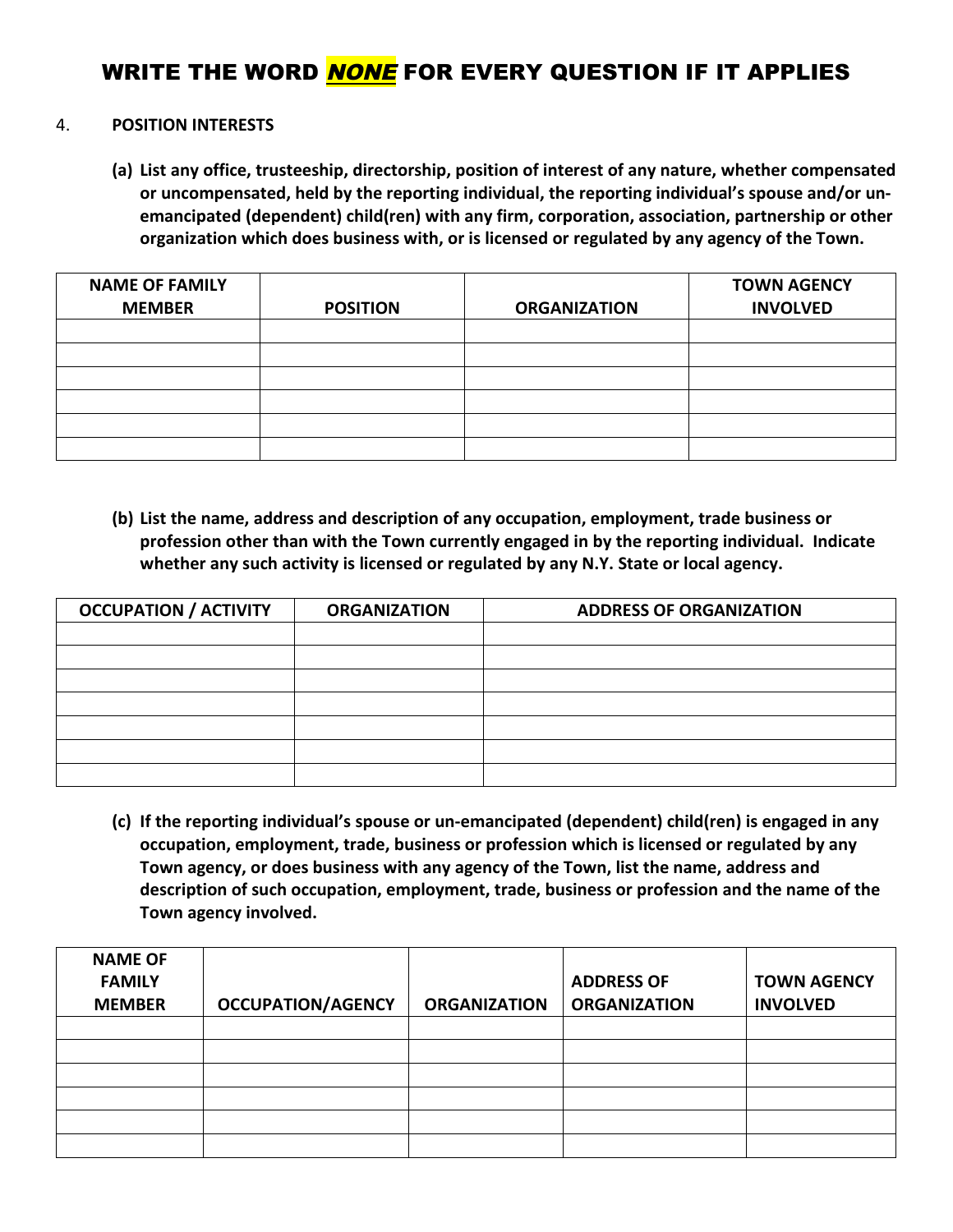## **(d) List any position the reporting individual holds, as an officer or committee person, of any political party as defined in the New York State Election Law**

**(e) State whether the reporting individual is licensed to practice law, is licensed by the New York State Department of State as a real estate broker or agent, or practices a profession licensed by its Department of Education, or is licensed to sell securities as that term is defined in item 5(g).** 

| <b>LICENSE</b> | <b>GOVERNING AGENCY</b> |
|----------------|-------------------------|
|                |                         |
|                |                         |
|                |                         |
|                |                         |
|                |                         |
|                |                         |
|                |                         |

- 5. FINANCIAL INTERESTS **CATAGORIES OF AMOUNTS WILL REMAIN CONFIDENTIAL** 
	- **(a) List any financial interest in excess of \$1,000 held by the reporting individual, such individual's spouse or un-emancipated (dependent) child(ren), in any contract executed by a New York State OR local agency.**

| <b>NAME OF FAMILY</b> |               | <b>NATURE OF</b> | <b>NATURE OF</b>    |                        |
|-----------------------|---------------|------------------|---------------------|------------------------|
| <b>MEMBER</b>         | <b>AGENCY</b> | <b>INTEREST</b>  | <b>RELATIONSHIP</b> | (a)-Category of Amount |
|                       |               |                  |                     |                        |
|                       |               |                  |                     |                        |
|                       |               |                  |                     |                        |
|                       |               |                  |                     |                        |
|                       |               |                  |                     |                        |
|                       |               |                  |                     |                        |
|                       |               |                  |                     |                        |
|                       |               |                  |                     |                        |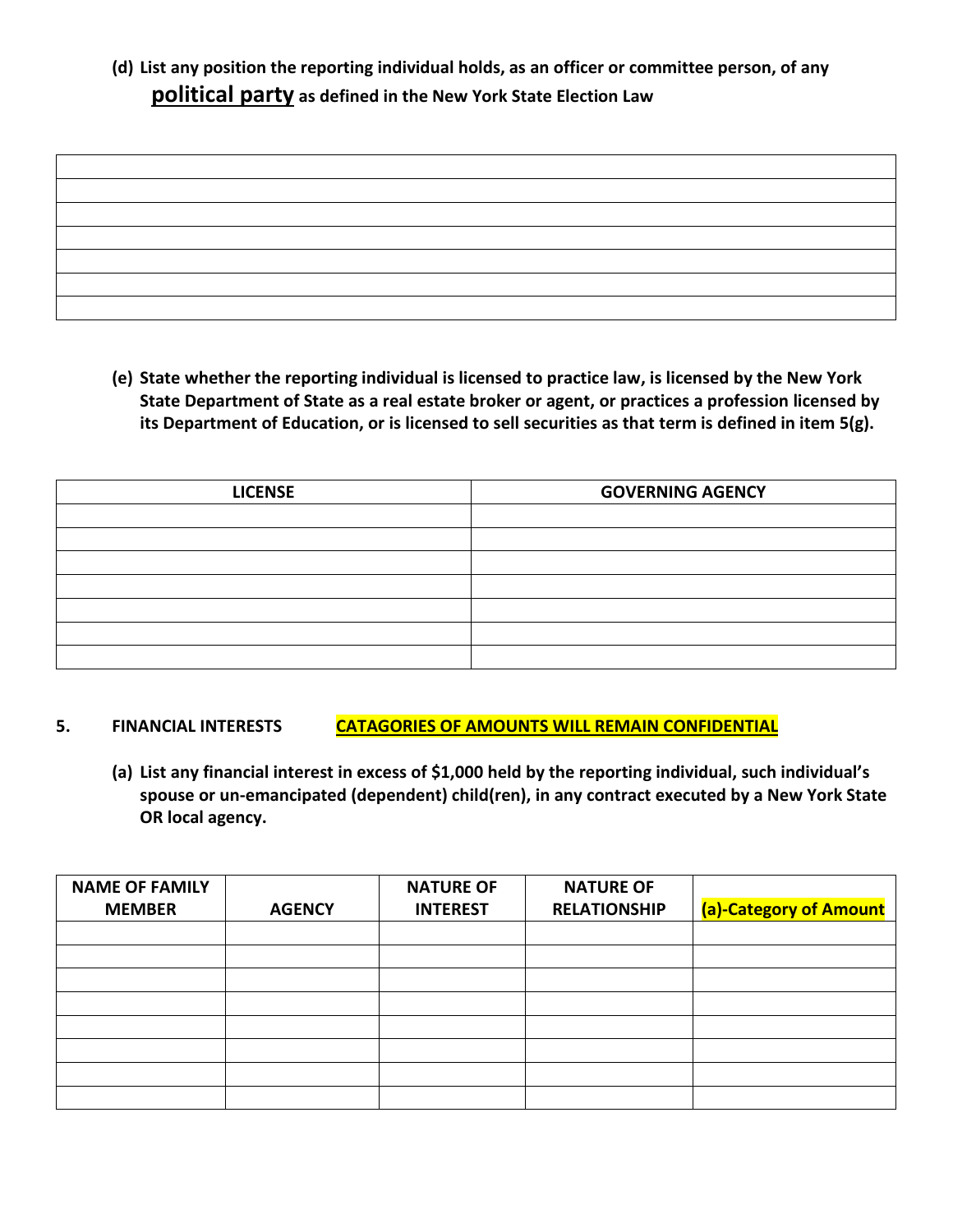**(b) List the source and dollar amount of gifts in excess of \$1,000 received by the reporting Individual or such individual's spouse or un-emancipated (dependent) child(ren), excluding gifts from relatives.** 

| <b>NAME OF FAMILY</b> |                      |                         |                        |
|-----------------------|----------------------|-------------------------|------------------------|
| <b>MEMBER</b>         | <b>NAME OF DONOR</b> | <b>ADDRESS OF DONOR</b> | (b)-Category of Amount |
|                       |                      |                         |                        |
|                       |                      |                         |                        |
|                       |                      |                         |                        |
|                       |                      |                         |                        |
|                       |                      |                         |                        |
|                       |                      |                         |                        |
|                       |                      |                         |                        |

**(c) Identify the source and amount of any reimbursement for expenditures in excess of \$1,000, in connection with official duties, not reimbursed by the Town. The term "REIMBURSEMENT" does not include gifts as reported under item 5(b).** 

| <b>SOURCE OF REIMBURSEMENT</b> | <b>NATURE OF REIMBURSEMENT</b> | <b>(c)-Category of Amount</b> |
|--------------------------------|--------------------------------|-------------------------------|
|                                |                                |                               |
|                                |                                |                               |
|                                |                                |                               |
|                                |                                |                               |
|                                |                                |                               |
|                                |                                |                               |
|                                |                                |                               |

**(d) List / describe any contract, promise or other agreement between the reporting individual and any person, firm or corporation with respect to the future employment of such individual after leaving Town office or employment.** 

| <b>NAME OF FUTURE</b> |                            | <b>GENERAL TERMS OF</b> | (d)-Category of Amount |
|-----------------------|----------------------------|-------------------------|------------------------|
| <b>EMPLOYER</b>       | <b>NATURE OF AGREEMENT</b> | <b>AGREEMENT</b>        |                        |
|                       |                            |                         |                        |
|                       |                            |                         |                        |
|                       |                            |                         |                        |
|                       |                            |                         |                        |
|                       |                            |                         |                        |
|                       |                            |                         |                        |
|                       |                            |                         |                        |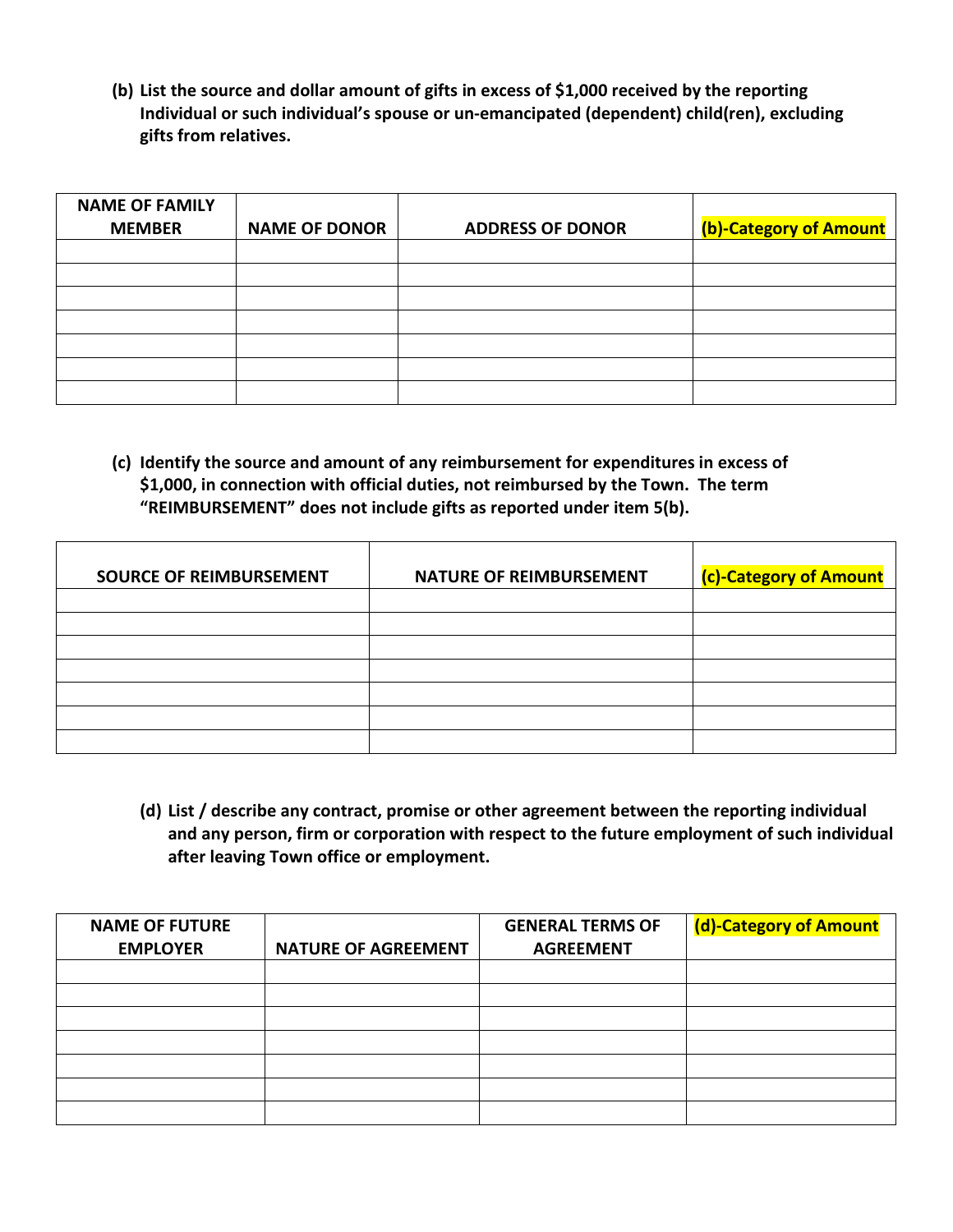## **(e) List the nature, source and amount of any income, including salary income from the Town, for the reporting individual and such individual's spouse.**

| <b>NATURE OF SOURCE</b> | <b>NAME OF SOURCE</b> | <b>ADDRESS OF SOURCE</b> | (e)-Category of Amount |
|-------------------------|-----------------------|--------------------------|------------------------|
|                         |                       |                          |                        |
|                         |                       |                          |                        |
|                         |                       |                          |                        |
|                         |                       |                          |                        |
|                         |                       |                          |                        |
|                         |                       |                          |                        |
|                         |                       |                          |                        |

**(f) List any assignment of income for less than fair consideration, by the reporting individual and such individual's spouse.** 

| <b>NAME OF ASSIGNMENT</b> | <b>NAME OF ASSIGNEE</b> | <b>ADDRESS OF ASSIGNEE</b> | (f)-Category of Amount |
|---------------------------|-------------------------|----------------------------|------------------------|
|                           |                         |                            |                        |
|                           |                         |                            |                        |
|                           |                         |                            |                        |
|                           |                         |                            |                        |
|                           |                         |                            |                        |
|                           |                         |                            |                        |
|                           |                         |                            |                        |
|                           |                         |                            |                        |

**(g) List securities held in the name of the reporting individual or such individual's spouse, with a market value in excess of \$1,000 or 5% of the value in any business entity. For the purpose of this item, the term "securities" shall mean bonds, mortgages, notes, obligations, warrants and stocks, investment interests in limited or general partnerships and certificates of deposit and such other evidences of indebtedness and certificates of interest as are commonly referred to as securities.** 

|                              | <b>NAME OF</b>  |                         |                        |
|------------------------------|-----------------|-------------------------|------------------------|
| <b>NAME OF FAMILY MEMBER</b> | <b>SECURITY</b> | <b>TYPE OF SECURITY</b> | (g)-Category of Amount |
|                              |                 |                         |                        |
|                              |                 |                         |                        |
|                              |                 |                         |                        |
|                              |                 |                         |                        |
|                              |                 |                         |                        |
|                              |                 |                         |                        |
|                              |                 |                         |                        |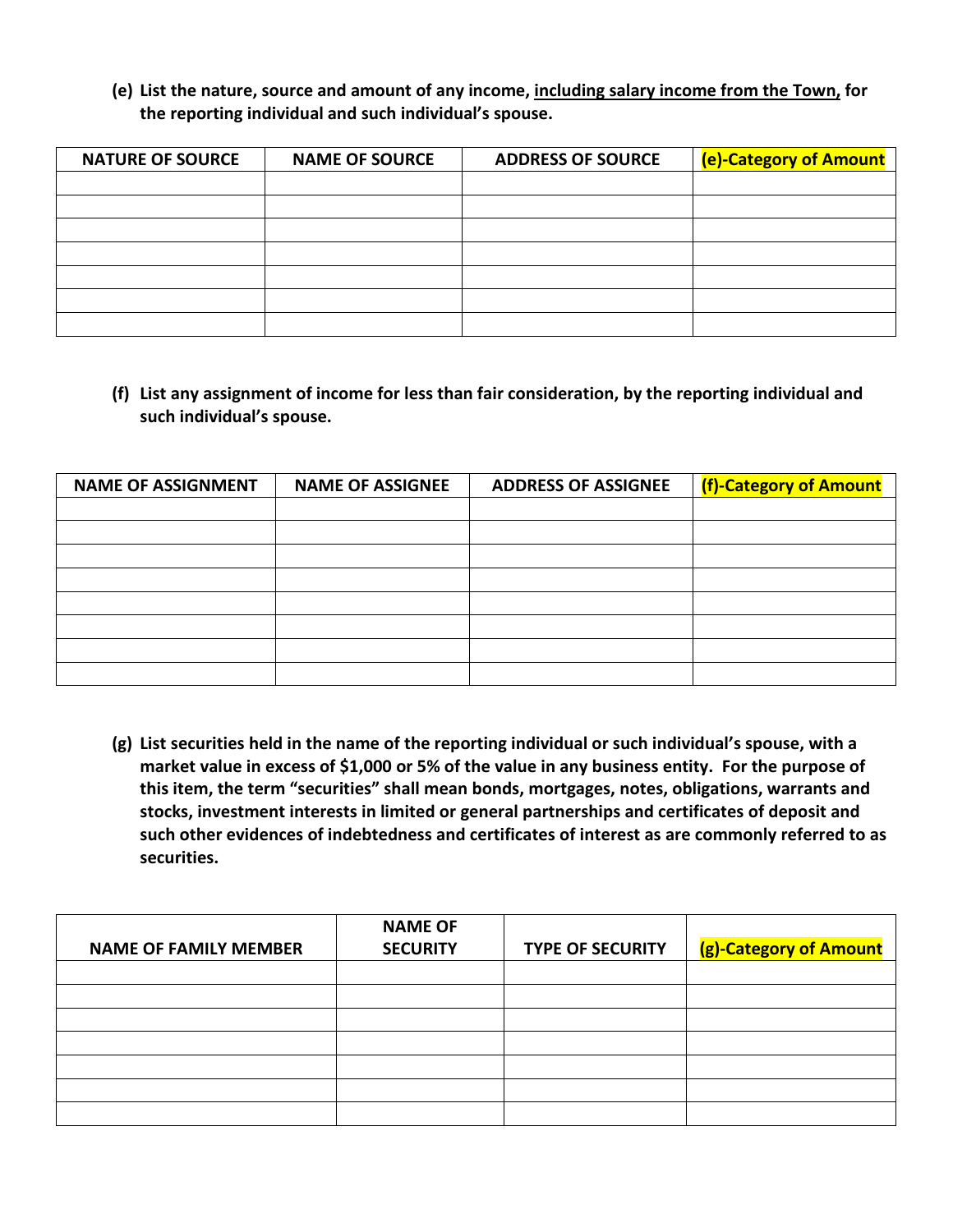**(h) List the address and acquisition date of any real property owned by the reporting individual or such individual's spouse, excluding the reporting individual's or such individual spouse's primary and/or secondary residence.** 

| <b>ADDRESS OF PROPERTY</b> | <b>DATE OF ACQUISITION</b><br>(MO & YR) | <b>NAMES OF OWNERS</b> | (h)-Category of Amount |
|----------------------------|-----------------------------------------|------------------------|------------------------|
|                            |                                         |                        |                        |
|                            |                                         |                        |                        |
|                            |                                         |                        |                        |
|                            |                                         |                        |                        |
|                            |                                         |                        |                        |
|                            |                                         |                        |                        |
|                            |                                         |                        |                        |
|                            |                                         |                        |                        |
|                            |                                         |                        |                        |

**(i) List all liabilities of the reporting individual and such individual's spouse in excess of \$5,000, other than those owed to a relative, those relating to a mortgage(s) for the reporting individual's or such individual's spouse's primary and/or secondary residence, alimony and/or child support, and loans made in the ordinary course of business for education, home improvements / furniture / appliances and personal automobile(s).** 

| <b>NAME OF FAMILY</b> | <b>NAME OF</b>  |                            | <b>NATURE OF</b> |                        |
|-----------------------|-----------------|----------------------------|------------------|------------------------|
| <b>MEMBER</b>         | <b>CREDITOR</b> | <b>ADDRESS OF CREDITOR</b> | <b>DEBT</b>      | (i)-Category of Amount |
|                       |                 |                            |                  |                        |
|                       |                 |                            |                  |                        |
|                       |                 |                            |                  |                        |
|                       |                 |                            |                  |                        |
|                       |                 |                            |                  |                        |
|                       |                 |                            |                  |                        |
|                       |                 |                            |                  |                        |
|                       |                 |                            |                  |                        |